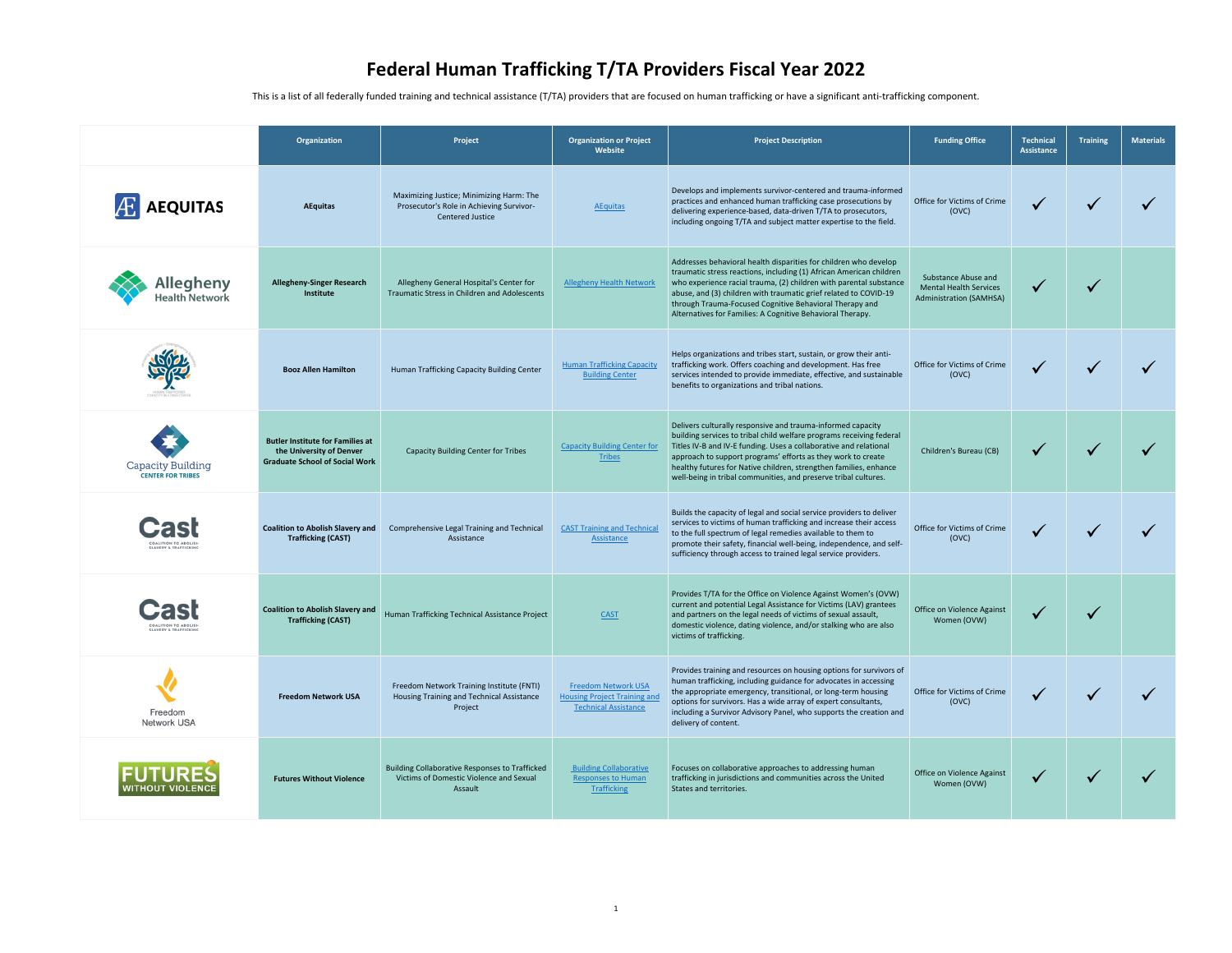|                                                        | Organization                                                                         | Project                                                                                                                                                                                   | <b>Organization or Project</b><br>Website                       | <b>Project Description</b>                                                                                                                                                                                                                                                                                                                                                                                                                                                                                                                                                    | <b>Funding Office</b>                                                                         | <b>Technical</b><br>Assistance | <b>Training</b> | <b>Materials</b> |
|--------------------------------------------------------|--------------------------------------------------------------------------------------|-------------------------------------------------------------------------------------------------------------------------------------------------------------------------------------------|-----------------------------------------------------------------|-------------------------------------------------------------------------------------------------------------------------------------------------------------------------------------------------------------------------------------------------------------------------------------------------------------------------------------------------------------------------------------------------------------------------------------------------------------------------------------------------------------------------------------------------------------------------------|-----------------------------------------------------------------------------------------------|--------------------------------|-----------------|------------------|
|                                                        | <b>Futures Without Violence</b>                                                      | Promoting Employment Opportunities for<br>Survivors of Trafficking (PEOST) Training and<br><b>Technical Assistance Project</b>                                                            | <b>PEOST Training and Technica</b><br><b>Assistance Project</b> | Aims to increase access to quality educational and employment<br>opportunities for survivors of human trafficking. Provides T/TA to<br>victim service providers, OVC human trafficking grantees, and<br>workforce development programs to develop and strengthen<br>relationships and build capacity to enhance services.                                                                                                                                                                                                                                                     | Office for Victims of Crime<br>(OVC)                                                          | $\checkmark$                   |                 |                  |
| cause every child deserves our be                      | <b>Georgia Center for Child</b><br>Advocacy                                          | Project Intersect: Trauma-Focused Treatment<br>and Services for Youth and Families who Have<br><b>Experienced Commercial Sexual Exploitation</b><br>and Trafficking                       | <b>Project Intersect</b>                                        | Works to increase access and provide effective trauma-focused,<br>evidence-based treatment and services systems for youth and<br>their families in Georgia who have experienced or are at high risk<br>of commercial sexual exploitation and trafficking. Seeks to reduce<br>negative mental health outcomes and improve positive outcomes<br>through a network of therapists. Provides trauma-informed<br>training and support to caregivers of trafficked youth and<br>professionals working in systems who support these youth.                                            | <b>Substance Abuse and</b><br><b>Mental Health Services</b><br><b>Administration (SAMHSA)</b> |                                |                 |                  |
| GeorgiaState<br>University                             | <b>Georgia State University</b>                                                      | The National Center on Child Trafficking:<br>Innovation and Dissemination of Evidence-<br><b>Based Trauma Treatment and Services for</b><br>Children and Families Impacted by Trafficking |                                                                 | Establishes a national network of experts in trauma, trafficking,<br>and implementation science to develop, adapt, deliver, and<br>disseminate resources to improve outcomes for youth and families<br>who have experienced commercial sexual exploitation and<br>trafficking. Increases (1) access to trauma-focused and -informed,<br>evidence-based mental treatments and interventions tailored to<br>youth who have experienced commercial sexual exploitation and<br>(2) trauma and trafficking awareness and collaborative<br>multidisciplinary cross-sector response. | Substance Abuse and<br><b>Mental Health Services</b><br><b>Administration (SAMHSA)</b>        |                                |                 |                  |
| <b>HEALTH PARTNERS</b><br>ON IPV + EXPLOITATION        | <b>Health Partners on IPV +</b><br><b>Exploitation (Futures Without</b><br>Violence) | National Health Center Training and Technical<br>Assistance Partners (NTTAP) Cooperative<br>Agreements                                                                                    | Health Partners on IPV +<br>Exploitation                        | Provides 1,400 health centers with technical assistance to increase<br>trauma-informed service delivery, support partnerships and policy<br>development, and improve health center workflows to help<br>identify survivors of intimate partner violence and human<br>trafficking and refer them to appropriate services.                                                                                                                                                                                                                                                      | Health Resources and<br><b>Services Administration</b><br>(HRSA)                              |                                |                 |                  |
| HEARTLAND<br><b>ALLIANCE</b><br>MARJORIE KOVLER CENTER | <b>Heartland Alliance</b>                                                            | The Marjorie Kovler Center (Kovler Center)<br>Child Trauma Program                                                                                                                        | <b>Kovler Center</b>                                            | Delivers and evaluates culturally and linguistically responsive<br>evidence-based trauma treatment for immigrant, refugee and<br>asylum-seeking children and youth ages 6-21, and wrap-around<br>case management services for families and caregivers. Provides<br>training for social service providers serving the immigrant and<br>refugee community on topics such as trauma-informed care and<br>working with diverse populations.                                                                                                                                       | Substance Abuse and<br><b>Mental Health Services</b><br><b>Administration (SAMHSA)</b>        |                                |                 |                  |
| Capacity Building<br><b>ENTER FOR STATES</b>           | <b>ICF</b>                                                                           | <b>Capacity Building Center for States (The</b><br>Center)                                                                                                                                | The Center                                                      | Provides support to state and territorial public child welfare<br>agencies and their partners to strengthen, implement, and sustain<br>effective child welfare practices and achieve better outcomes for<br>children, youth, and families.                                                                                                                                                                                                                                                                                                                                    | Children's Bureau (CB)                                                                        |                                |                 |                  |
|                                                        | <b>ICF</b>                                                                           | Child Welfare Information Gateway                                                                                                                                                         | <b>Child Welfare Information</b><br>Gateway                     | Serves those within and connected to the child welfare field on<br>child welfare, child abuse, neglect, out-of-home care, adoption,<br>etc. Supports the field's understanding of complex technical and<br>social issues by compiling, developing, synthesizing, and<br>disseminating T/TA publications, tools, reports, data, podcasts,<br>and resources to support child welfare practice improvement<br>through a national information clearinghouse.                                                                                                                      | Children's Bureau (CB)                                                                        |                                |                 |                  |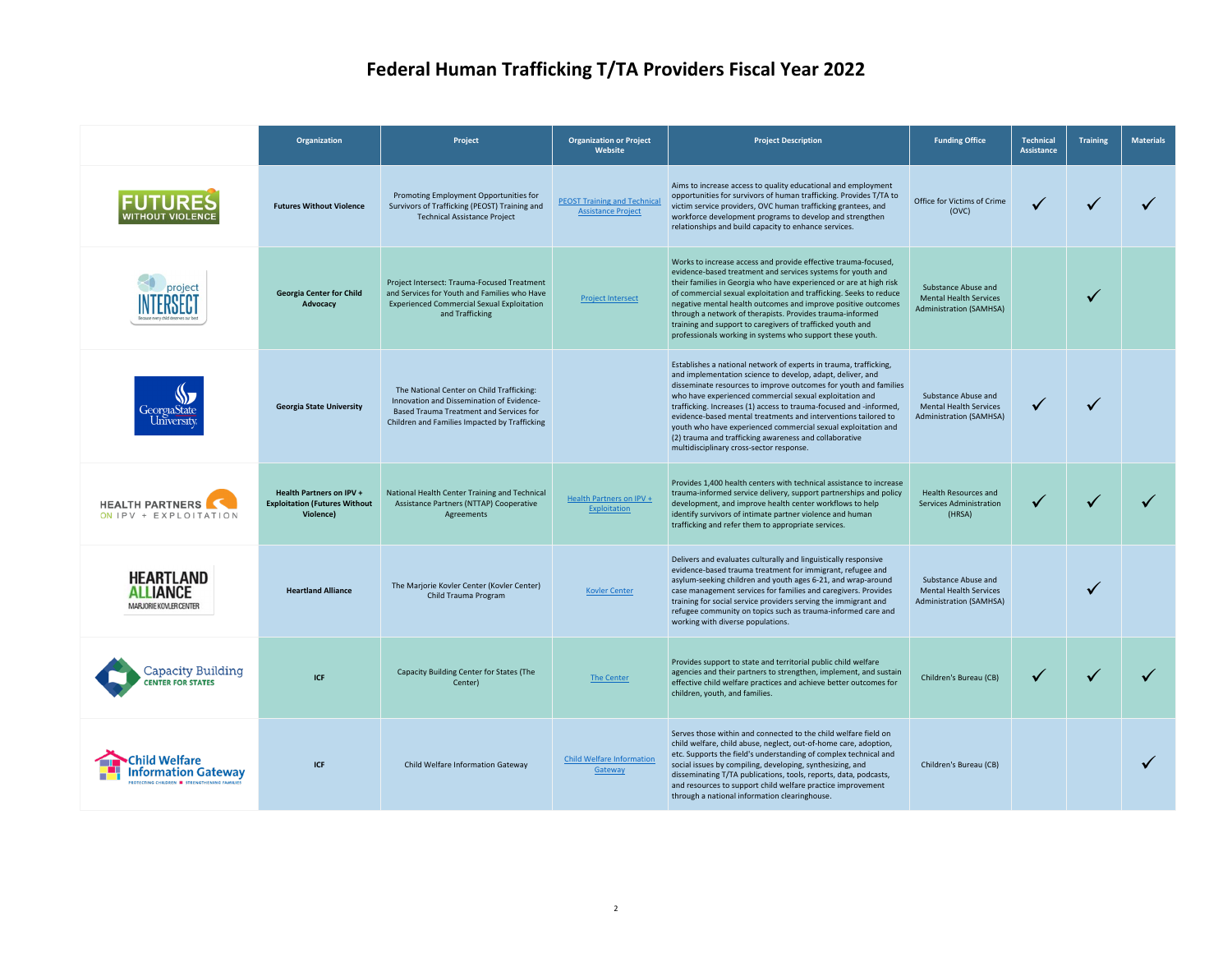|                                                                                              | Organization                                                          | Project                                                                                | <b>Organization or Project</b><br>Website | <b>Project Description</b>                                                                                                                                                                                                                                                                                                                                                  | <b>Funding Office</b>                                                            | <b>Technical</b><br><b>Assistance</b> | <b>Training</b> | <b>Materials</b> |
|----------------------------------------------------------------------------------------------|-----------------------------------------------------------------------|----------------------------------------------------------------------------------------|-------------------------------------------|-----------------------------------------------------------------------------------------------------------------------------------------------------------------------------------------------------------------------------------------------------------------------------------------------------------------------------------------------------------------------------|----------------------------------------------------------------------------------|---------------------------------------|-----------------|------------------|
| <b>ICF</b>                                                                                   | <b>ICF</b>                                                            | Human Trafficking Expert Consultant Network<br>(The Network)                           | The Network                               | Allows the U.S. Department of State to engage experts,<br>particularly survivors of human trafficking, to provide expertise<br>and input on the development of the U.S. Department of State's<br>anti-trafficking policies, strategies, and products in the United<br>States and abroad.                                                                                    | Office to Monitor and<br>Combat Trafficking in<br>Persons (J/TIP)                | $\checkmark$                          |                 |                  |
| <b>ATIONAL HUMAN TRAFFICKING</b><br><b>TRAINING AND TECHNICAL</b><br><b>SSISTANCE CENTER</b> | <b>ICF</b>                                                            | National Human Trafficking Training and<br><b>Technical Assistance Center (NHTTAC)</b> | <b>NHTTAC</b>                             | Applies a public health approach to building the capacity of health<br>care, behavioral health, social services, and public health<br>professionals to identify and respond to survivors of human<br>trafficking and address root causes through individualized T/TA,<br>fellowship programs, and the accredited SOAR to Health and<br>Wellness program.                    | Office on Trafficking in<br>Persons (OTIP)                                       |                                       |                 |                  |
| <b>OVC HTC</b><br>Office for Victims of Crime<br>Human Trafficking Collective                | <b>ICF</b>                                                            | <b>OVC Human Trafficking Collective (HTC)</b>                                          |                                           | Delivers customized T/TA to OVC Human Trafficking Victim Service<br>Program grantees and their partners and community<br>collaborators. Supports OVC's human trafficking services grantees<br>in (1) meeting award goals and objectives and (2) providing<br>effective evidence-based T/TA driven by practitioners and focused<br>on service provision.                     | Office for Victims of Crime<br>(OVC)                                             |                                       |                 |                  |
|                                                                                              | <b>ICF</b>                                                            | Project Roadmap                                                                        |                                           | Provides capacity building support to Enhanced Collaborative<br>Model Task Forces to Combat Human Trafficking (ECM). Coach and<br>mentor ECMs with the tools to be successful. Uses a three-level<br>strategy to meet the needs of individual task forces and task force<br>disciplines and stay informed of the immediate and future needs<br>of the field.                | Office for Victims of Crime<br>(OVC)                                             | $\checkmark$                          |                 |                  |
|                                                                                              | <b>IDEA Analytics</b>                                                 | Dynamic Approaches to Trafficking through<br><b>Analytical Solutions (DATASET)</b>     |                                           | Supports field-generated requests from law enforcement agencies<br>(LEA) interested in strategically developing or enhancing their anti-<br>trafficking efforts through data. Provides solutions for LEAs and<br>supports complex criminal investigations, prosecutorial efforts,<br>and victim services.                                                                   | Office for Victims of Crime<br>(OVC)                                             |                                       |                 |                  |
| Institute for Intergovernmental Research                                                     | Institute for Intergovernmental<br><b>Research (IIR)</b>              | Partnerships to Address Labor Trafficking                                              | <b>IIR Project</b>                        | Focuses on the development of an online labor trafficking toolkit<br>and resource center containing educational resources, trainings,<br>webinars, podcasts, and other materials that incorporate<br>community policing principles and current best practices.                                                                                                              | <b>Office of Community</b><br><b>Oriented Policing Services</b><br>(COPS Office) |                                       |                 |                  |
|                                                                                              | <b>International Association of</b><br><b>Chiefs of Police (IACP)</b> | Building Agency Capacity: A Toolkit for Human<br><b>Trafficking Investigations</b>     |                                           | Collaborates with four LEAs pilot sites to identify, develop, and<br>build innovative T/TA resources to address gaps in knowledge and<br>training, strengthen programming, build capacity, solve problems,<br>and model innovative approaches.                                                                                                                              | Office for Victims of Crime<br>(OVC)                                             |                                       |                 |                  |
|                                                                                              | <b>International Association of</b><br><b>Chiefs of Police (IACP)</b> | Collaborative Reform Initiative Technical<br><b>Assistance Center (CRI-TAC)</b>        | <b>CRI-TAC</b>                            | Provides technical assistance resources to state, local, territorial,<br>campus, and tribal law enforcement agencies on various topics,<br>including human trafficking. Utilizes a "by the field, for the field"<br>approach while delivering technical assistance using leading<br>experts in a range of public safety, crime reduction, and<br>community policing topics. | <b>Office of Community</b><br><b>Oriented Policing Services</b><br>(COPS Office) |                                       |                 |                  |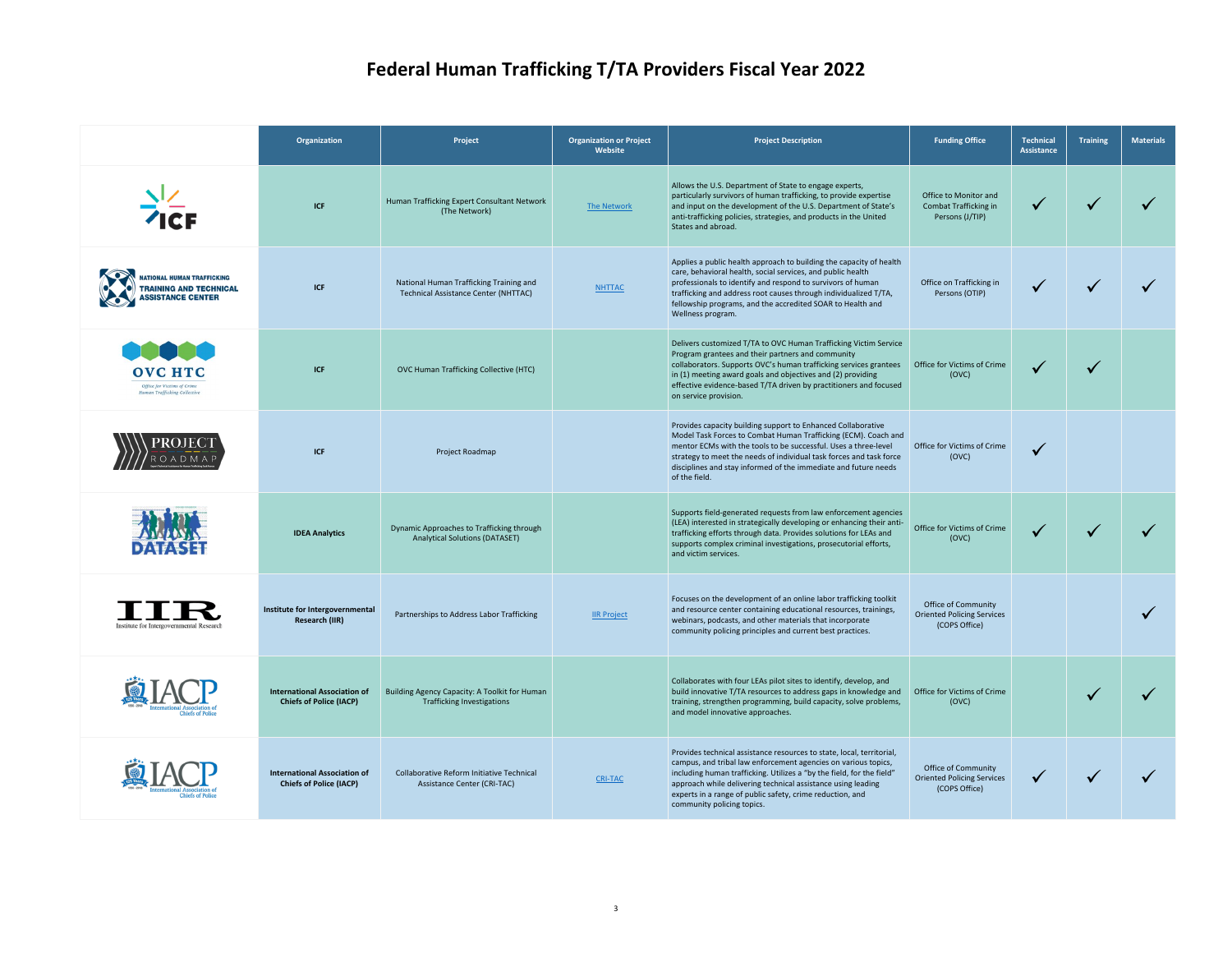|                                                                           | Organization                                                                                                 | Project                                                                                                                                                          | <b>Organization or Project</b><br>Website                                                                                               | <b>Project Description</b>                                                                                                                                                                                                                                                                                                                                                                                                                                                                                                                   | <b>Funding Office</b>                                                                  | <b>Technical</b><br>Assistance | <b>Training</b> | <b>Materials</b> |
|---------------------------------------------------------------------------|--------------------------------------------------------------------------------------------------------------|------------------------------------------------------------------------------------------------------------------------------------------------------------------|-----------------------------------------------------------------------------------------------------------------------------------------|----------------------------------------------------------------------------------------------------------------------------------------------------------------------------------------------------------------------------------------------------------------------------------------------------------------------------------------------------------------------------------------------------------------------------------------------------------------------------------------------------------------------------------------------|----------------------------------------------------------------------------------------|--------------------------------|-----------------|------------------|
| <b>FRAMEWORK</b><br>tools to combat labor trafficking                     | <b>International Rescue</b><br><b>Committee (IRC)</b>                                                        | Framework: Tools to Combat Labor Trafficking                                                                                                                     | <b>Framework</b>                                                                                                                        | Helps service providers and their community partners to identify<br>and provide transformative services to survivors of labor<br>trafficking. Creates tailored T/TA and resources.                                                                                                                                                                                                                                                                                                                                                           | Office for Victims of Crime<br>(OVC)                                                   |                                |                 |                  |
| <b>RESCUE</b>                                                             | <b>International Rescue</b><br><b>Committee (IRC) and Partners</b>                                           | The Center for Adjustment, Resilience &<br>Recovery (CARRE)                                                                                                      |                                                                                                                                         | Aims to close the gap in knowledge and research and increase<br>workforce capacity to provide effective trauma-focused, culturally<br>responsive, and evidence-based treatment and intervention to<br>refugee, asylum, and other forcibly displaced youth and families to<br>prevent the long-term impacts of childhood traumatic stress and<br>promote resilience.                                                                                                                                                                          | Substance Abuse and<br><b>Mental Health Services</b><br><b>Administration (SAMHSA)</b> |                                |                 |                  |
|                                                                           | <b>Minnesota Indian Women's</b><br><b>Sexual Assault Coalition</b><br>(MIWSAC)                               | National Project to Provide Training and<br><b>Technical Assistance to Project Beacon</b><br>Grantees                                                            | <b>MIWSAC</b>                                                                                                                           | Provides T/TA to direct services grantees of OVC's Project Beacon<br>program aimed at increasing their capacity to provide<br>comprehensive services to American Indian and Alaska Natives<br>who live in urban areas and are victims of human trafficking.                                                                                                                                                                                                                                                                                  | Office for Victims of Crime<br>(OVC)                                                   |                                |                 |                  |
|                                                                           | <b>Minnesota Indian Women's</b><br><b>Sexual Assault Coalition</b><br>(MIWSAC)                               | Sex Trafficking in Indian Country and Alaska                                                                                                                     | <b>MIWSAC National Training</b><br>and Technical Assistance<br><b>Project on Sex Trafficking in</b><br><b>Indian Country and Alaska</b> | Provides T/TA to specific audiences, including tribal domestic and<br>sexual violence programs and all agencies that may encounter<br>survivors of sexual violence, domestic violence, and/or sex<br>trafficking.                                                                                                                                                                                                                                                                                                                            | Office on Violence Against<br>Women (OVW)                                              |                                |                 |                  |
| VATIONAL CENTER FOI<br><b>MISSING &amp; EXPLOITED</b>                     | <b>National Center for Missing &amp;</b><br><b>Exploited Children (NCMEC)</b>                                | Responding to Instances of Child Sex<br><b>Trafficking Victimization</b>                                                                                         | <b>Responding to Instances of</b><br><b>Child Sex Trafficking</b><br><b>Victimization</b>                                               | Reviews CyberTipline® reports regarding child sex trafficking and<br>responds to report information on the location of missing children<br>experiencing or at risk of trafficking. Provides resources and T/TA<br>on preventing, investigating, prosecuting, and treating cases<br>involving victims. Analyzes data and trends on missing children,<br>children victimized through gangs, sex trafficking, and sexual<br>exploitation. Assists victims, their families, service professionals in<br>the identification and recovery process. | Office of Juvenile Justice<br>and Delinquency<br>Prevention (OJJDP)                    |                                |                 |                  |
|                                                                           | <b>National Council of Juvenile and</b><br><b>Family Court Judges (NCJFCJ)</b>                               | Child Abuse Training for Judicial and Court<br>Personnel                                                                                                         | <b>NCJFCJ</b>                                                                                                                           | Works to improve the judicial system's handling of child abuse,<br>neglect, and related cases, including cases of children who are<br>victims of commercial sexual exploitation and sex trafficking.<br>Provides judicial T/TA to judges, attorneys, caseworkers, court<br>appointed special advocates, and court personnel to improve the<br>court process and outcomes for children and families.                                                                                                                                          | Office of Juvenile Justice<br>and Delinquency<br>Prevention (OJJDP)                    |                                |                 |                  |
| WWW.NCIFCLOR                                                              | <b>National Council of Juvenile and</b><br><b>Family Court Judges (NCJFCJ)</b>                               | Enhancing Juvenile and Family Court<br><b>Responses to Human Trafficking</b>                                                                                     | <b>NCJFCJ</b>                                                                                                                           | Delivers T/TA to project sites to (1) increase identification and<br>provide services for youth in contact with juvenile and family<br>courts who are victims of human trafficking, (2) provide resources<br>on and connect to comprehensive, trauma-informed direct<br>services for youth who have experienced trafficking, and (3)<br>reduce trafficking re-victimization or associated crimes through<br>connection to evidence-based programs and community services.                                                                    | Office for Victims of Crime<br>(OVC)                                                   |                                |                 |                  |
| National Criminal Justice Training Center<br>Fox Valley Technical College | <b>National Criminal Justice</b><br><b>Training Center of Fox Valley</b><br><b>Technical College (NCJTC)</b> | AMBER Alert Training and Technical Assistance<br>Program (AMBER) and Missing and Exploited<br><b>Children Training and Technical Assistance</b><br>Program (MEC) | <b>NCJTC</b>                                                                                                                            | Provides training opportunities to improve the investigative<br>response of local, regional, state, and tribal law enforcement to<br>high-risk victims, children in crisis, and youth who have<br>experienced commercial sexual exploitation.                                                                                                                                                                                                                                                                                                | Office of Juvenile Justice<br>and Delinquency<br>Prevention (OJJDP)                    |                                |                 |                  |